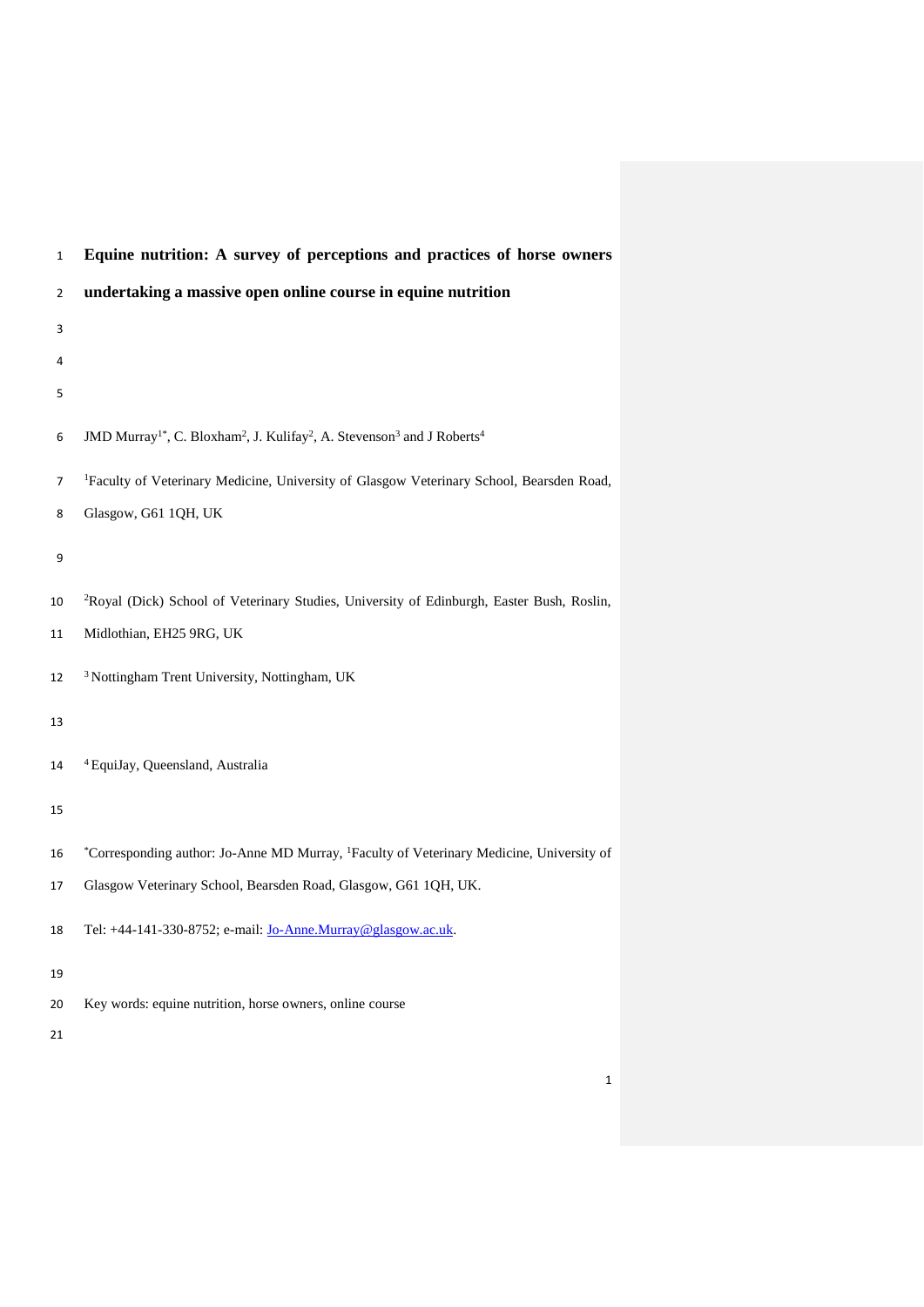# **Abstract**

 This study involved a global survey designed to assess perceptions and practices of horse owners 24 registered on an open access online equine nutrition course. An online survey was designed to ascertain the following information: demographics, current feeding practices, and perceptions and knowledge of 26 equine nutrition, including nutrition-related disorders. Response rate was 34 percent% (6538) 27 respondents). Over 80 percent% of respondents were horse owners or carertakerss, with the majority owning between one and five horses (75 %) aged 5 and over (74 %). Most kept their 29 horses for pleasure  $(54 \%)$ , with 33 percent  $\%$  using them mostly for competition and 13 30 percent % using them for an equal mix of both pleasure and competition. Concentrates were 31 fed by the majority (87 %) and over 70 percent % stated that their horses had some access to pasture. Over half of respondents (60 %) regularly monitored their horses' weight, with most doing this monthly. Weight tapes were most commonly used (62%), although many reported to guess the weight of their horse(s) with very few (5 %) 5 using weight scales. Under half (46 %) stated that they regularly used body condition scoring (BCS), many did not BCS at all (24 %) and some did not know what BCS was (10 %). Of those that did BCS, most (36 %) did this monthly, with others doing this weekly (25 %), daily (14 %) and when they remembered (15 %). Overall knowledge of nutrition was reported by most as average (median = 3 on Likert scale: average); however, respondents were less knowledgeable on the management of nutrition-related disorders.

- 
- 
- 
- 
- 
-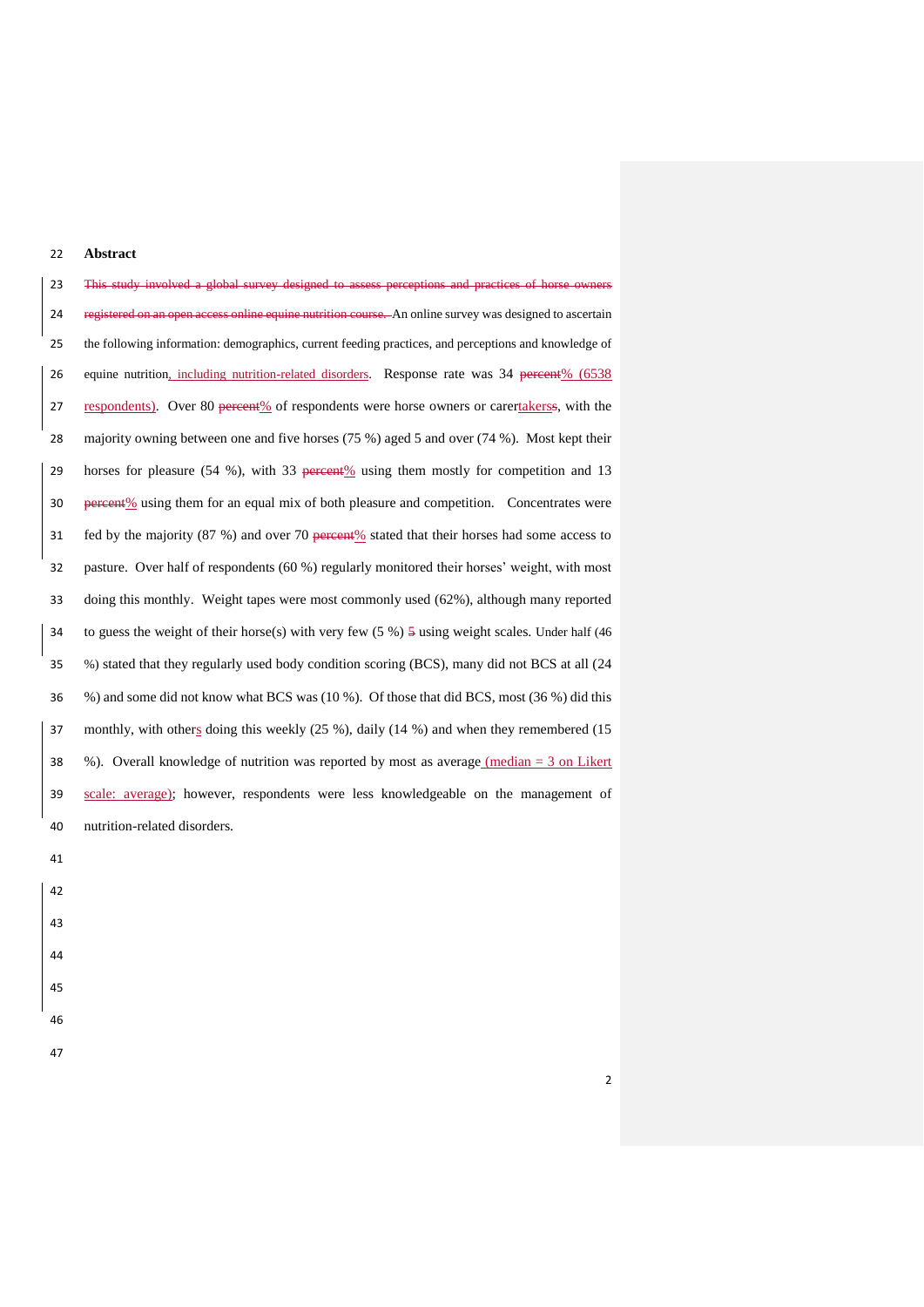# **1. Introduction**

 Equine nutrition, and the importance of implementing correct diets for horses, is becoming 51 increasingly significant to ensure good health and welfare. There are a number of equine ailments that are commonly seen that could be prevented if dietary rations were better understood by those who administer them [\[1\]](#page-16-0). However, despite the growing recognition and evidence of the impact of poor nutrition on equine health, widespread inappropriate feeding management still exists [\[2-4\]](#page-16-1). There is evidence to suggest that many horse owners have a poor understanding of equine nutrition [\[2\]](#page-16-1) and decisions regarding nutritional management are often based on tradition, folklore and misinformation [\[5\]](#page-16-2). Equine nutritional issues are a growing concern as there is an increase in horses suffering from nutrition-related disorders such as obesity, colic, laminitis and equine metabolic syndrome (EMS) [\[2\]](#page-16-1). Such issues often occur due to a lack of knowledge and understanding of how nutritional management can impact on the development of several equine clinical conditions [\[6\]](#page-16-3) and indeed it has been reported that many horse owners have been identified as incorrectly feeding their horses [\[3\]](#page-16-4). However, whilst there have been some studies undertaken to evaluate the nutritional practices of horse owners [\[2-4\]](#page-16-1), all of which have yielded valuable information, further information on the nutritional perceptions and practices of a widespread population of horse owners/carerscaretakers would be extremely useful. Consequently, the aim of this study was to investigate the knowledge and confidence and perceptions and practices of equine nutrition by a global population of horse owners/carerscaretakers registered on a free online course in equine nutrition.

- 
- 
-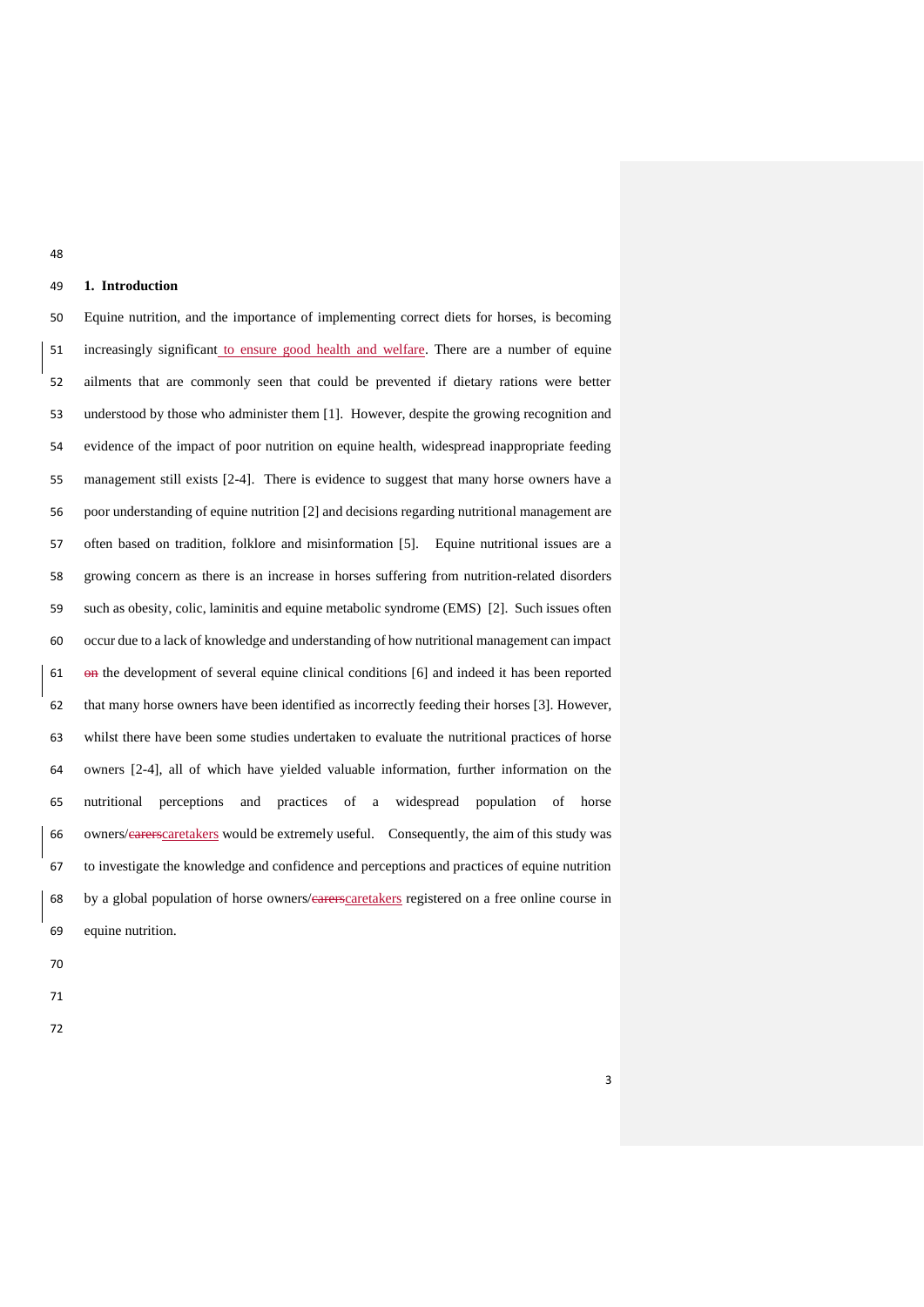## **2. Materials and Methods**

## **2.1 Participants**

 This study involved a global survey designed to ascertain participants' knowledge of equine nutrition. 76 Nineteen thousand participants were registered ion an open access online equine nutrition course that ran in January 2013. The course was open to anyone to join, with the only requirements being internet access and the ability to communicate in English. The course content included anatomy and physiology of the equine digestive tract, equine nutrient sources and dietary management for horses and ponies, 80 particularly those with nutrition-related disorders. Ethical approval was sought and received from 81 the University's School of Veterinary Studies' ethics committee.

#### 

# **2.2 Survey Design**

84 An online survey (Bristol Online Surveys, 2011) was designed specifically for the purposes of 85 the survey to assess participants' knowledge of equine nutrition. All 19,000 pParticipants were asked to complete the survey at the start of the online course. The survey consisted of three sections: demographics, current feeding practices, and perceptions and knowledge of equine nutrition (a copy of the survey can be obtained from the author). The survey mainly consisted of Likert scale questions, where there was a choice of a number of fixed alternatives. A number of questions were similar to some of those asked by Hoffman *et al*. [\[2\]](#page-16-1) in their survey of horse owners' feeding practices and knowledge of nutrition. As the study population was global it was particularly important to ensure clarity of questions in order to reduce the impact of differences in language and culture within the survey results [\[7\]](#page-16-5). Survey questions were kept short to increase participant understanding and response rates [\[8\]](#page-16-6); specific terms rather than generalised ones were used where possible, again to aid in respondents understanding [\[9\]](#page-16-7). Vague terms such as 'maybe' or 'probably' were avoided to improve clarity and validity of answers as recommended by Dillman [\[10\]](#page-16-8). Questions were designed to encourage participants to think about what they currently do and not about past behaviour; research has shown that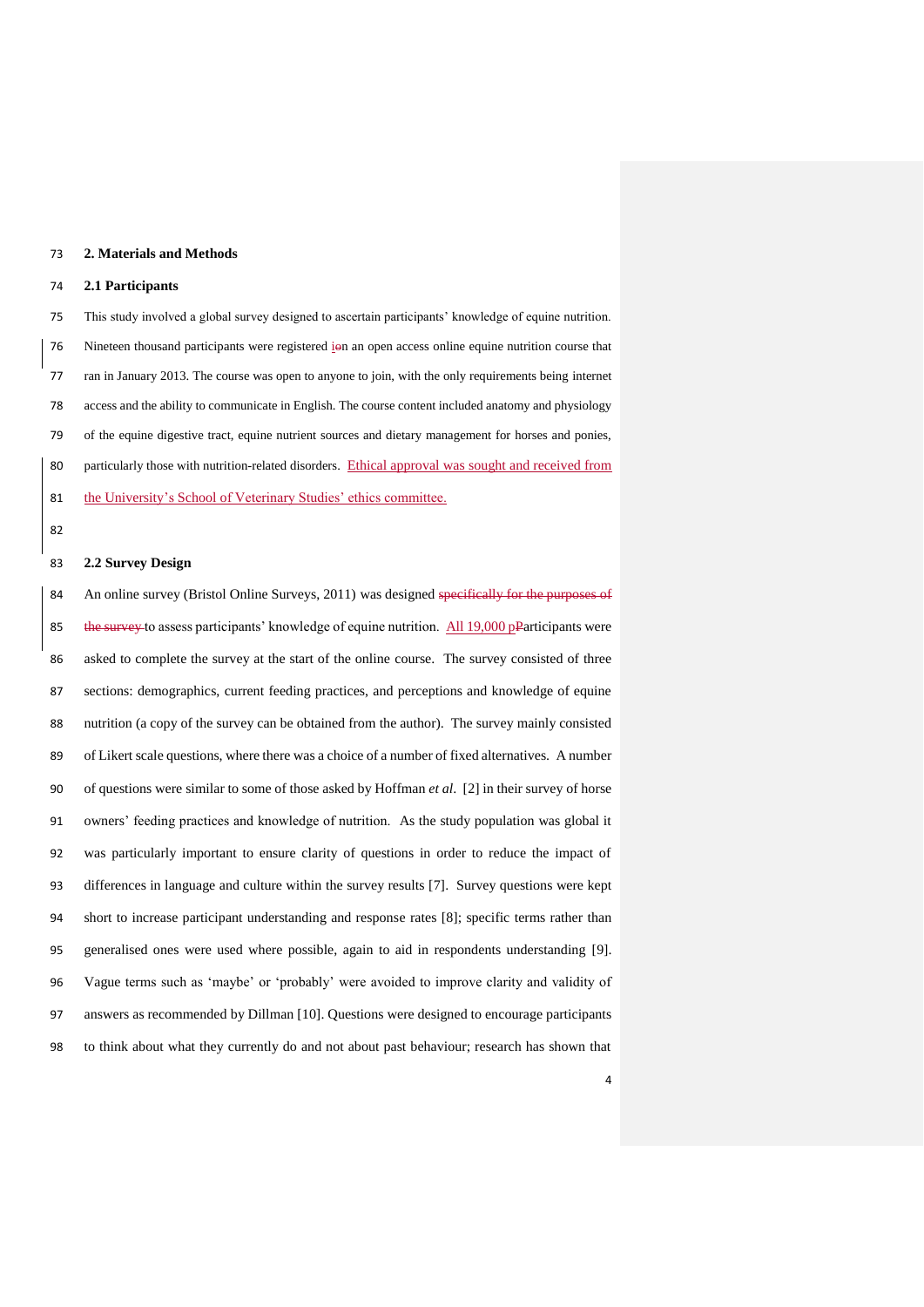more accurate responses are obtained when people are asked to consider something that has occurred recently, within the last month, as opposed to a further back event [\[7\]](#page-16-5). Pre testing via a pilot survey was carried out as recommended by Robson [\[11\]](#page-16-9). The final survey was a 28 question, multi-part survey and emailed to all participants of the online nutrition course.

## **2.3 Data Analyses**

 Data were gathered in the Bristol Online Survey tool and were downloaded into an Excel spread sheet in a coded form with a key. Quantitative data were analysed for descriptive statistics and non-parametric statistical tests using SPSS statistical software. All data were analysed for median and measures of variation.

## **3. Results**

## **3.1 Response rate and demographics**

112 The survey response rate was percent%, with 6538 out of a possible the 19,000 course participants responding. The majority of respondents (90 %) were female aged between 25 114 and 54 (65 %). Respondents were predominantly from the UK  $\left(37\frac{4}{3}\right)$  and the USA  $\left(28\frac{4}{3}\right)$ , 115 followed by Canada  $(8\frac{9}{2})$  and Australia (Figure 15 $\frac{9}{2}$ ). The remaining respondents were from 116 more than 100 countries across the globe. Less than 5 percent % of respondents had taken an online course previously, although over 80 % had undertaken either further or higher education since leaving school, with over 50 % having either a graduate or post-graduate degree. The amount of experience of with horses varied from less than one year to over 25 years (Figure 120  $\geq$  2+), with over 75 percent% of respondents having more than six years' experience and over 30 121 percent% having more than 25 years of experience. Over 80 percent% of respondents were horse owners or carerscaretakers. The majority of horse owners had between one and five horses (75 %) aged 5 and over (74 %). Most horse owners kept their horses for pleasure (54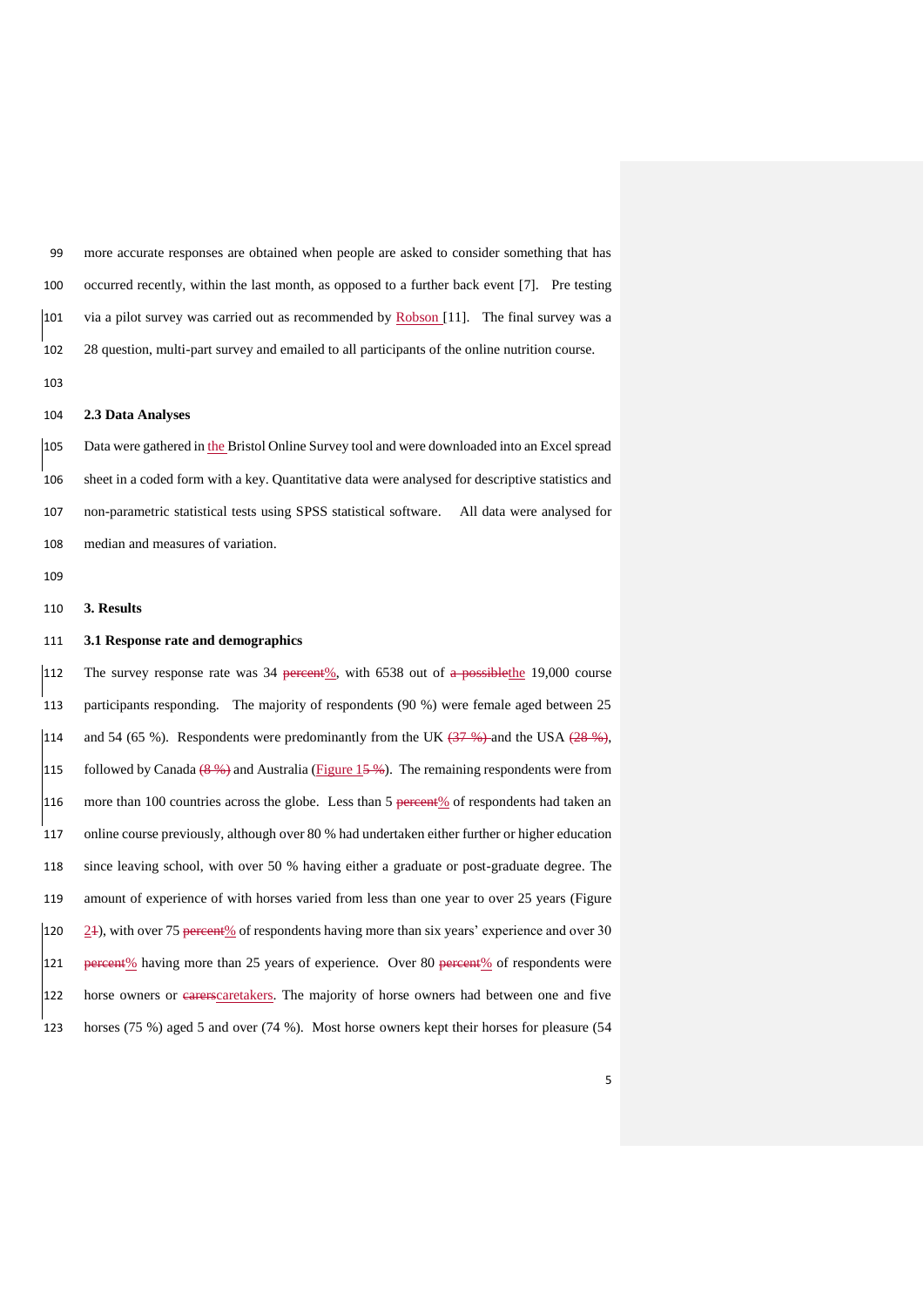124 %), with 33 percent% using them mostly for competition and 13 percent% using them for an both pleasure and competition.

## **3.2 Current feeding practices**

128 Over 70 percent% of respondents reported that decisions on feeding management were 129 undertaken by the main owner or carer of the horse. Of those that owned horses, 60 percent % stated that they regularly monitored their horses' weight. The frequency of weight checks varied, but most reported to monitor weight monthly (Figure 32). Of those that selected "other" as their response, further investigation showed that the majority of those respondents only 133 checked weight for medical/ $d$ eworming purposes. Weight tapes were the most commonly used method of weight determination (62%), although many reported to guess the weight of their 135 horse(s). The use of weight tapes was kighter in competitive riders  $(28\%)$  compared to pleasure riders (21 %). Five percent% of respondents used livestock weight scales accessed through their veterinary practice or feed retailer.

 Less than two percent% of respondents reported to use body condition scoring (BCS) as a 140 means of monitoring their horses condition weight. However, when asked specifically about 141 the use of BCS, 46 percent% of respondents stated that they regularly used BCS to monitor 142 their horse's weight, with 24 percent% stating that they did not BCS and 10 percent% reporting to not know what BCS is. Of those that did use BCS, most (36 %) did this monthly, followed by weekly (25 %). Some reported to BCS daily (14 %) and others when they remembered (15 %).

 With regards to fibre in the diet, grass hay and pasture were the most frequently used sources 148 (Figure  $\frac{43}{3}$ ). The mean average amount of fibre fed was calculated to be 84 percent % with the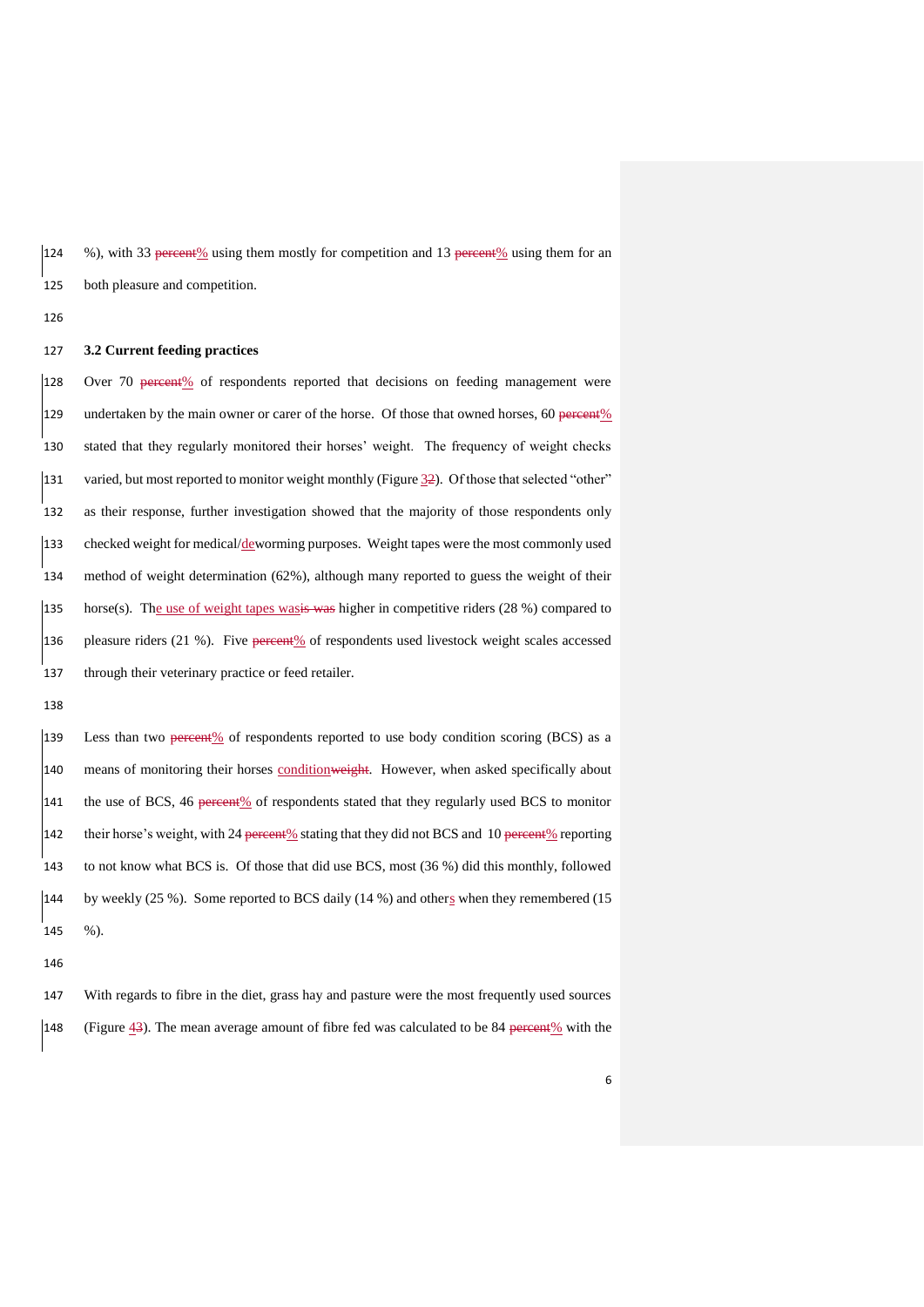149 majority (58 %) feeding 90% or more. Less than 3% of respondents fed 40 percent % or less those who currently own and manage horses 67 % reported that they feed some form of ad-lib forage to their horses. Generally horses at pasture or fed hay/haylage were given ad-lib forage. Bagged forage or fibre based feeds like sugar beet pulp, were generally restricted in some way. Use of the horse did not seem to affect the amount of forage fed; 63% of performance horses, 64% of pleasure horse owners and 61% of those that own both pleasure and performance horses stated that they fed forage on a purely ad-lib basis only. The majority of respondents (70 %) stated that their horses had some access to pasture. Restricted access ranged from hand grazing, limited turnout depending on workload, seasonal restrictions due to diet issues, and then split between 24 hours in the summer and just daylight hours in winter. When specifically asked about slow feeders, 36% of respondents said they used them, with haynets (67%) being the most commonly used. A large number of respondents did not use slow feeders (55%), they fed on the floor or used a hay rack/net, and 9% did not know what slow feeders were.

 Concentrates were fed by the majority (87 %) of owners. Commercial premixed feed was the main concentrate used (58 %) and 20 % mix their own ration. Of all respondents, 14 % stated they did not feed any concentrate. Of all those who currently feed concentrates (4517) 29 percent% weighed their feed or used a manufacturer's level/measure/scoop designed to 167 measure a known amount for that specific feed. However, 68 percent% reported to feed by 168 volume only via scoops, cans, or cups, whilst 3 percent% selected the other category and reported 'a handful' or 'by eye'. This would indicate that overall a large amount of horse 170 owners (71 %) are not weighing the amount of concentrates fed. Over 80 percent% of owners reported to feed at least one from of supplement to their horse(s) with salt, fats/oil and neutraceuticals being the most commonly fed (1712, 1345, 1575 respondents, respectively). 173 Sixty percent% reported using supplements because they think their horse(s) needs it, with 24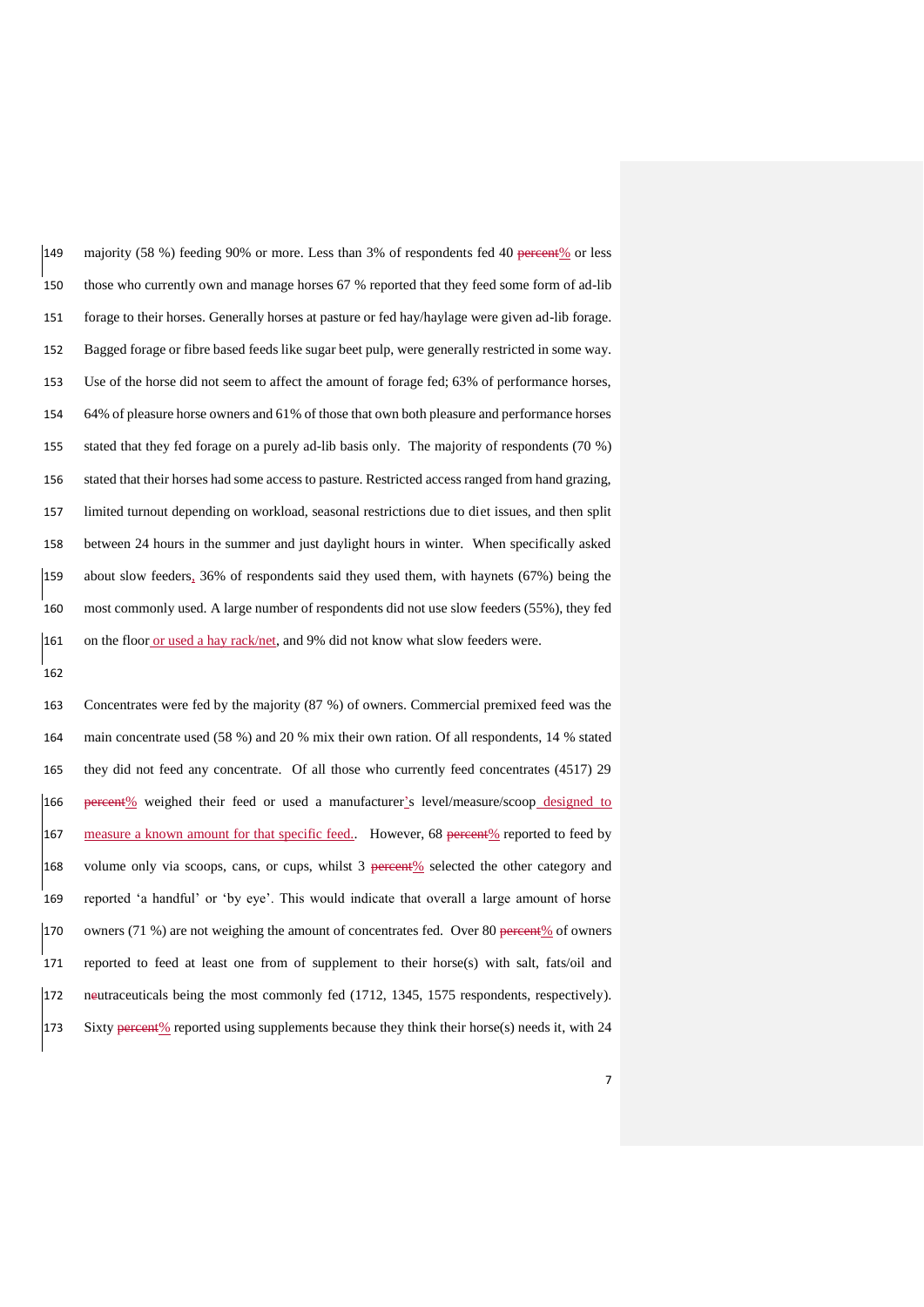174 <del>percent</del>% doing so on veterinary advice. The remainder of respondents reported using based on their trainer's advice or someone else recommending the supplement.

## **3.3 Perceptions and knowledge**

178 Ninety percent<sup>%</sup> of respondents stated that nutrition was very important in a horse care plan. Respondents stated that they get their information from a variety of sources (Figure 54) with veterinarians (54 %), magazines/reference books (46 %) and other horse owners/friends (40 %) being the most popular. The preferred methods of receiving information (Figure 65) appears 182 to be are via reading short articles online (60 %) or in print (54 %). The top five nutritional concerns were reported as hoof condition, joint longevity, colic, care of the senior horse and laminitis. Overall knowledge of nutrition was reported by most as average (median = 3). Average knowledge was also reported by most for digestive anatomy, digestive physiology, nutrition sources, weight and body condition scoring, and feeding seniors and overweight 187 horses (Figure  $\mathcal{I}\Theta$ ). However, respondents appeared less knowledgeable (median = 2: below average) on feeding malnourished horses and on a number of nutrition-related disorders such as insulin resistance (IR), equine cushings disease, equine metabolic syndrome (EMS), recurrent equine rhabdomylosis (RER), equine gastric ulcer syndrome (EGUS), and recurrent 191 airway obstruction (RAO) (Figure ). For other conditions: polysaccharide storage myopathy (PSM), developmental orthopaedic disease (DOD) and hyperkalaemic periodic paralysis (HPP) respondents reported to have a poor (median = 1) knowledge of these. Respondents felt most knowledgeable on colic and laminitis (median = 3: average). Of the 419 veterinarians that responded, knowledge of these areas were generally higher, either average (median = 3) or above average (median 4).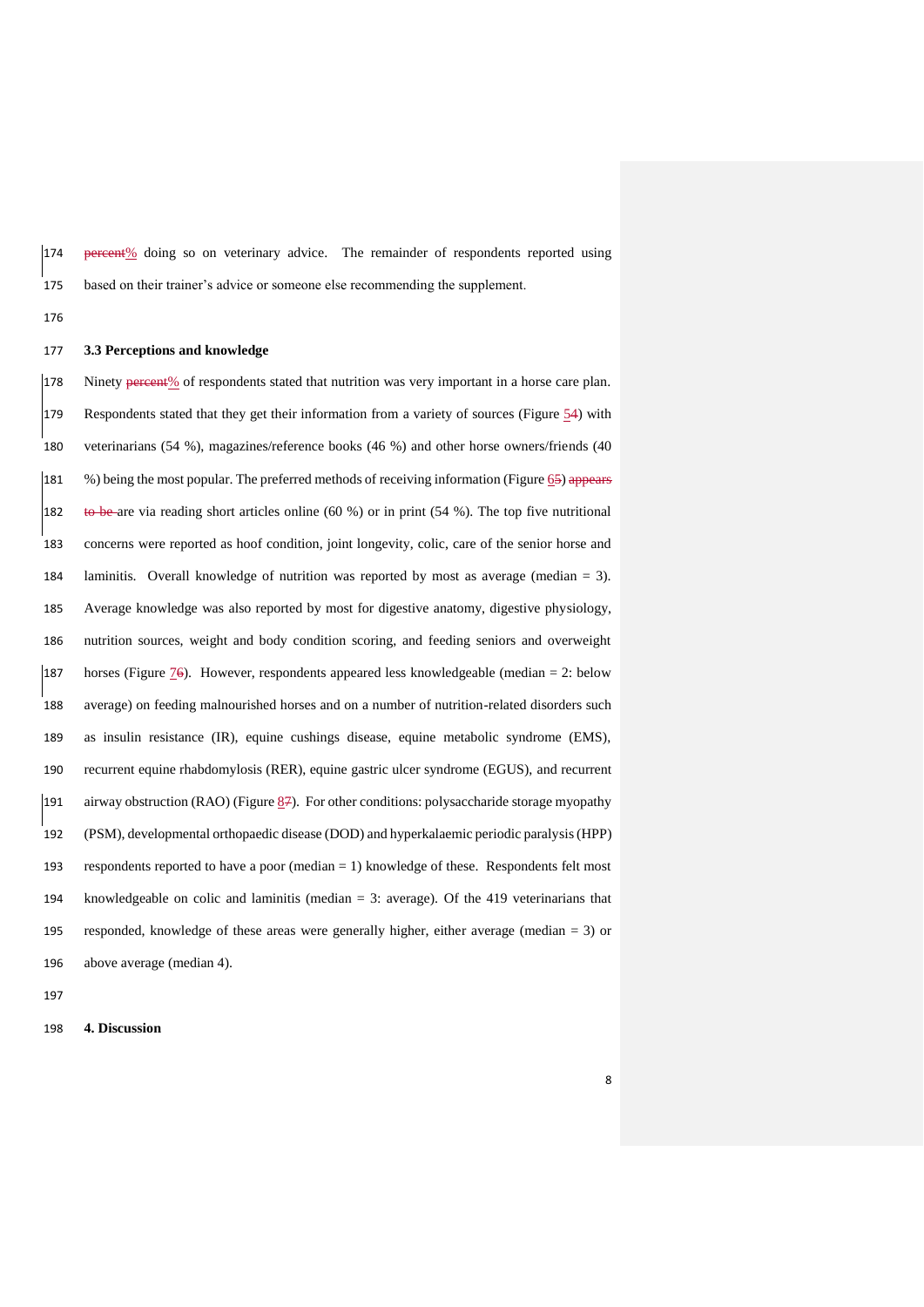## **4.1 Response rate and demographics**

 The overall response rate (RR) to the survey was 34 %, which is better than that reported for other online equine related surveys, such as Wickens *et al* [\[12\]](#page-16-10) who reported a 20% RR and Bolwell *et al* [\[13\]](#page-17-0) who reported a 23% RR. The higher number of female respondents concurs with that reported in other equine-related surveys [\[12\]](#page-16-10) and also relates to the high numbers of females involved in the equine industry generally, which have been reported as over 90 205 percent<sup>%</sup> [\[14,](#page-17-1) [15\]](#page-17-2) [\[16\]](#page-17-3). There was a greater age spread of the respondents in this current survey compared to others [\[15\]](#page-17-2); however, this may be attributed to the online course and the 207 widespread of demographics accessing the current survey. The finding that 54 percent% of horse owners were pleasure riders is similar to the finding of the AHP survey [\[15\]](#page-17-2) and the number of horses owned reported in this study concurs with the findings of Wickens et al. [\[12\]](#page-16-10) who reported a median number of horses owned as 4.

 Considering the geographical distribution involving respondents from over 100 countries, as well as the variation in the amount of years' experience with horses and level of education, this study demonstrates that nutrition is a subject of great interest, regardless of geographical location, level of education or time spent in the industry. Coupled with ongoing reports of inadequate feeding practices [\[2\]](#page-16-1) and the ever increasing rates of nutritional-related disorders [\[2,](#page-16-1) [6,](#page-16-3) [17-19\]](#page-17-4), it appears nutrition education is an area that requires concentrated information dissemination from appropriate educational sources.

### **3.2 Current feeding practices**

221 It would appear that horse owners and earerscaretakers are making the main decisions relating to the nutritional management of their horses, which concurs with previous findings [\[15\]](#page-17-2). Consequently, it would seem pertinent to ensure that this demographic is targeted with relevant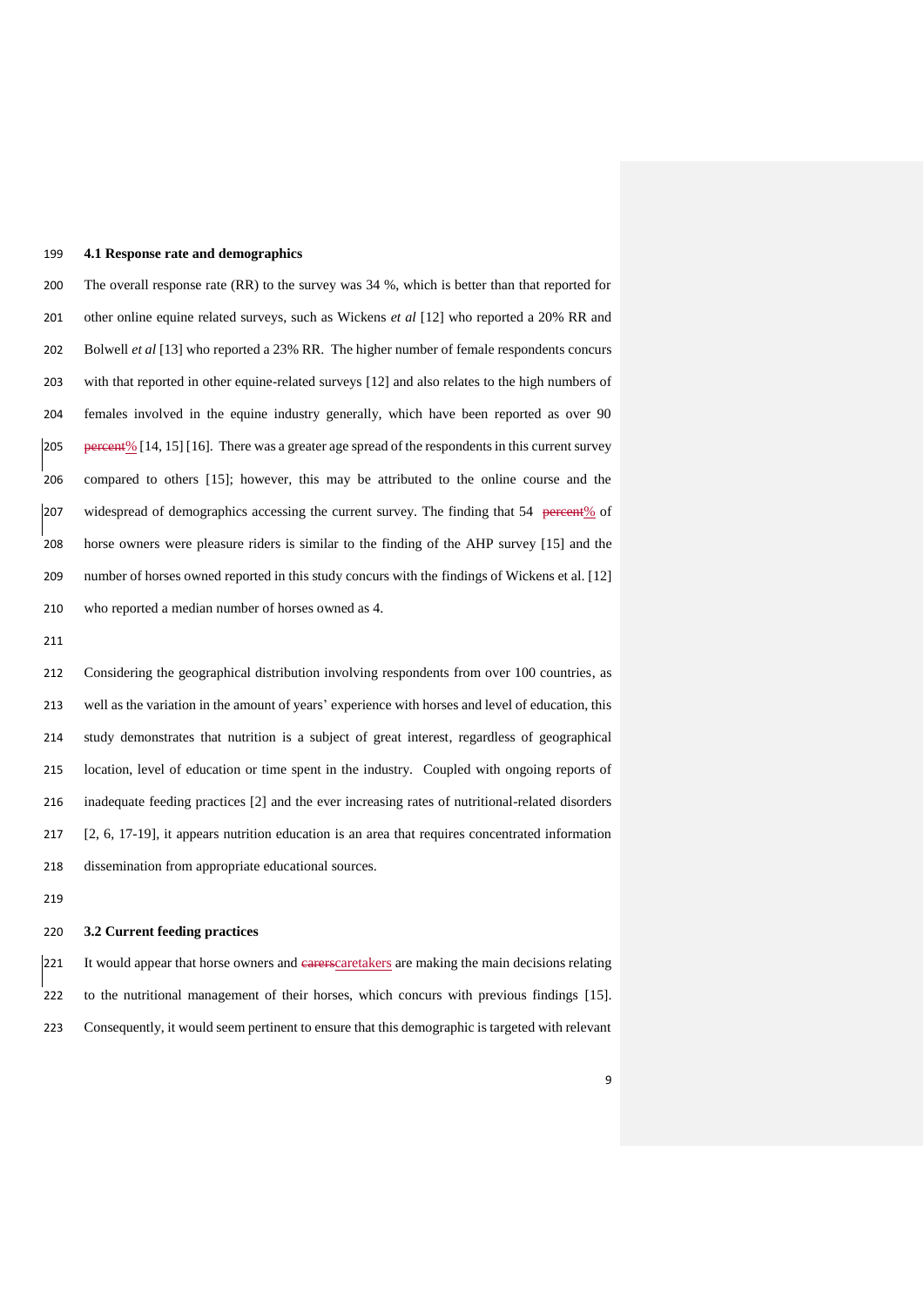nutritional information. In terms of monitoring their horses weight, a high proportion (over 70 %) of people reported to regularly check the weight of the horses they own or manage. Bodyweight andre body condition checks are important to ensure that appropriate dietary rations are developed for maintaining optimal health of the horse. However, it is of concern that a substantial number reported to make these checks far less frequently than the recommended 2 to 4 weeks required to ensure that feeding programmes can be altered appropriately to prevent weight loss or gain that may lead to clinical issues such as laminitis or 231 equine metabolic syndrome  $[20, 21]$  $[20, 21]$ . Moreover, many reported to only weigh their horse(s) for medical purposes, which concurs with the findings of Johnson *et al*. [\[22\]](#page-17-7) who reported that 100 233 percent% of veterinarians and 94 percent% of horse owners in their study stated that determining the appropriate dosage of medicines was the most important use of how much a horse weighed. The ease and convenience of weight tapes appears to lead to this being the most commonly used method to monitor weight, although many respondents reported to guess 237 the bodyweight of their horses by eye. However, it has been found that even the most 238 experienced horse owners/trainers routinely underestimate bodyweight [\[22\]](#page-17-7) and that there is 239 no correlation between accuracy of weight estimation by eye and years of experience.  $\overline{a}$ . 240 tapes have been regarded as inaccurate for determining weight  $[23, 24]$  $[23, 24]$ ; however, they do serve as a useful tool for monitoring weight changes if they are consistently placed around the horse in the same way [\[20\]](#page-17-5). Nevertheless, it is important to note that horse owners may need more education on how to use weight tapes correctly depending on the weigh tape selected for use 244 as there are many available  $[24]$ . Body condition scoring (BCS) is indicated as being one of the most useful tools for weight

246 management [\[25\]](#page-18-0); however, the results of this current study indicate that horse owners do not 247 fully understand what BCS is, with 46% of respondents stating that they used BCS on a regular 248 basis and then stating that they used weight tapes to do this. Moreover, 10 % of respondents

|  | Formatted: Not Highlight  |
|--|---------------------------|
|  | <b>Field Code Changed</b> |
|  | Formatted: Not Highlight  |
|  | Formatted: Not Highlight  |
|  | Formatted: Not Highlight  |
|  | Formatted: Not Highlight  |

**Formatted:** Not Highlight

**Field Code Changed**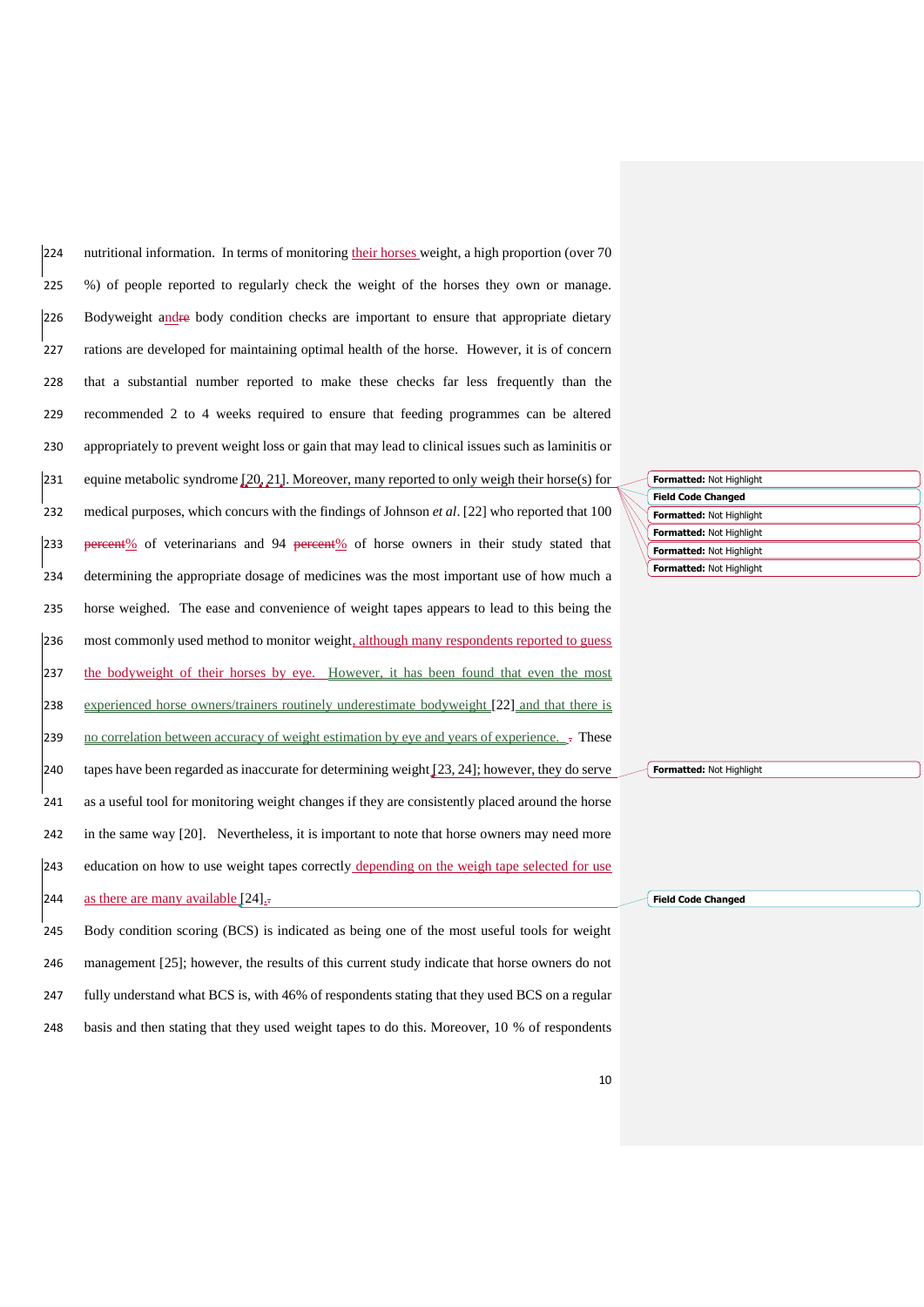stated they did not know what BCS was. However, on closer inspection of the results, 95 respondents who did not know what BCS was, stated using eye and feel to assess their horse's 251 condition, which is the basis of BCS [\[26\]](#page-18-1). However, it has been found that even the most 252 experienced horse owners/trainers routinely underestimate bodyweight [\[22\]](#page-17-7) and that there no correlation between accuracy of weight estimation by eye and years of experience. 254 Therefore, this is another area where further education of owners may even benefit the well- being of the equine population as obesity and regional adipose tissue can indicate equine metabolic syndrome and insulin resistance [\[27,](#page-18-2) [28\]](#page-18-3). Moreover, greater consideration needs to be given to natural seasonal fluctuations in BCS that has been recorded in feral [\[29\]](#page-18-4), native [\[30\]](#page-18-5) and domesticated, leisure populations [\[17\]](#page-17-4). Typically, the management of domestic horses 259 places an emphasis on keeping horses at a 'good' condition  $(BCS = 5/9)$  year round [\[17\]](#page-17-4). Due to the high prevalence of overweight horses and ponies reported in the UK, Canada and USA [\[19\]](#page-17-10) owner perception of BCS may have been skewed to tend towards the higher end of the scale [\[17\]](#page-17-4). Owners need to be aware that horses ending the summer with an overweight or obese BCS can withstand a much lower plane of nutrition and weight loss through the winter months [\[17\]](#page-17-4). Obesity in horses and ponies is rising [\[17-19\]](#page-17-4) and regular monitoring of weight, taking into account seasonal fluctuations, may help to better manage this growing population of obese animals.

268 The finding that all horse owners fed horses a ration consisting of over 80 percent % fibre was reassuring, since fibre is required to maintain healthy gut function and prevent gastrointestinal 270 disturbance [\[31-33\]](#page-18-6). Moreover, almost 60 percent% of respondents fed more than 90 percent% fibre in the diet of their horses. A small number of respondents (296: 6 %) reported to feed less than 50 percent% fibre; however, closer inspection of the data revealed that 155 of those had stated in a previous question that they gave their horse(s) free choice/ad lib forage.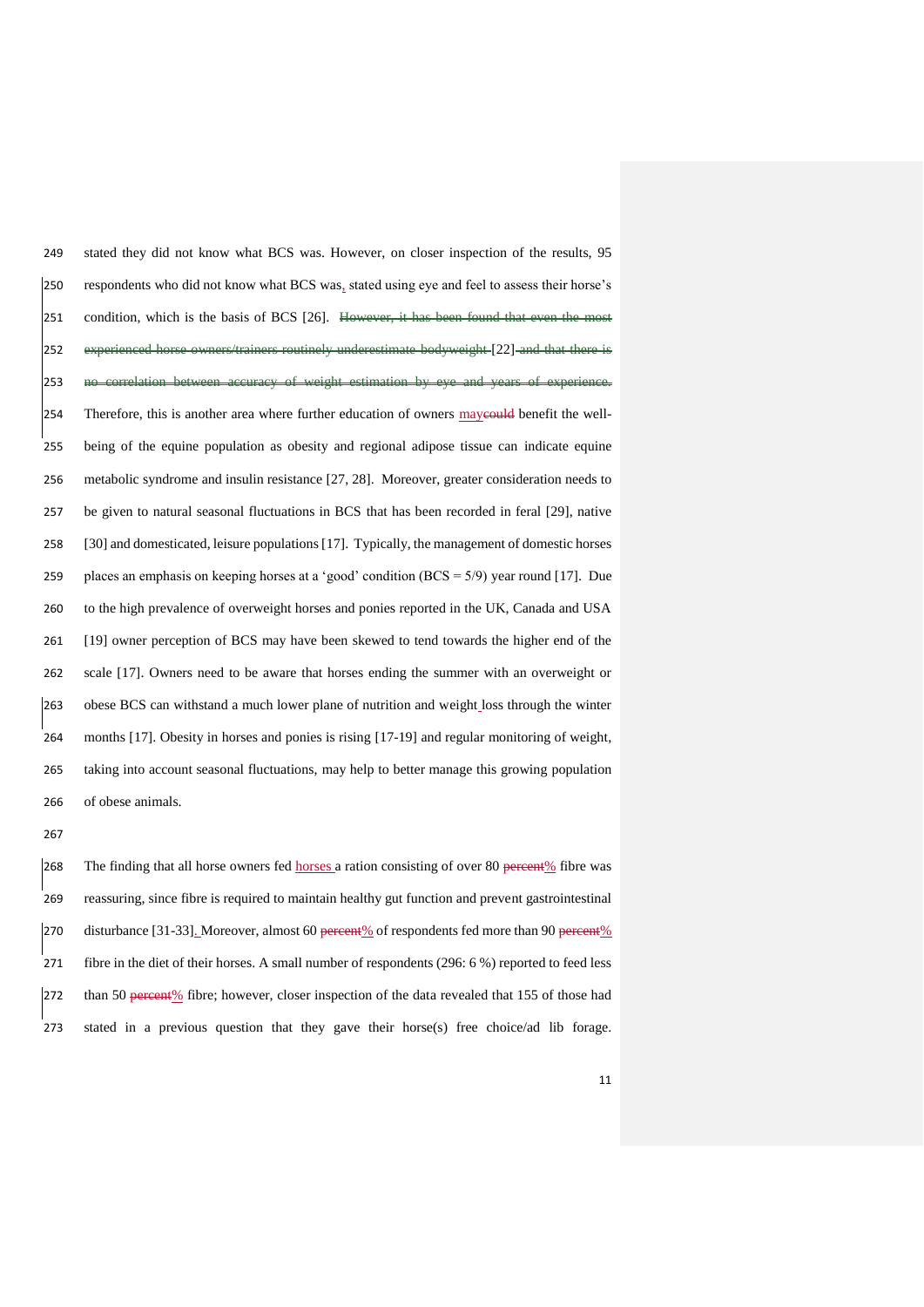Consequently, it would appear that there is some misunderstanding around the terminology and the types of feedstuffs that are regarded as fibrous feeds. As fibre is such a critical component of the horse's diet this highlights an important area to direct future educational resources.

 Although over half of respondents reported to use their horses for pleasure riding, almost 90 percent% of people reported to feed concentrates, which is slightly lower that than the 96 % 280 reported by Hoffman et al. [\[2\]](#page-16-1). This difference may be attributable to sample size  $(n = 6538)$ 281 versus  $n = 67$ , respectively). Nevertheless, what was apparent from the findings of this current study is that many people seem unclear of what constitutes a feedstuff being regarded as a concentrate; for example, fibre replacers were commonly reported as concentrate feeds. This does not pose an issue nutritionally and indeed may satisfy an owner's need to reward the horse for work done, which was the main reason given by owners for feeding concentrates. However, it does highlight a lack of knowledge regarding nutrients in the diet, particularly with regard to excess energy and is another area where horse owners would benefit from further education. 288 The other issue related to feed measurements, was that it almost 70 percent  $%$  of respondents reported feeding by volume and not weight. A similar observation has been reported in 290 competition horses  $[34]$  with 100 percent% of horses, in varying disciplines, being fed by volume and not by weight. With the ever increasing rates of equine obesity and the metabolic issues [\[17-19\]](#page-17-4)(Giles *et* al, 2014; Robin *et al*, 2014; Slater, 2014, particularly in leisure horses, that are considered a direct result of inappropriate feeding practices, this should be an area of horse owner education that is given priority.

**Field Code Changed**

 Overfeeding and nutritional mismanagement not only have implications for equine health and 297 digestive or nutritional imbalances, but they are also the main cause of environmental loss of 298 mutrients [\[35\]](#page-19-0). Diet composition influences the amount and composition of waste [\[36,](#page-19-1) [37\]](#page-19-2) and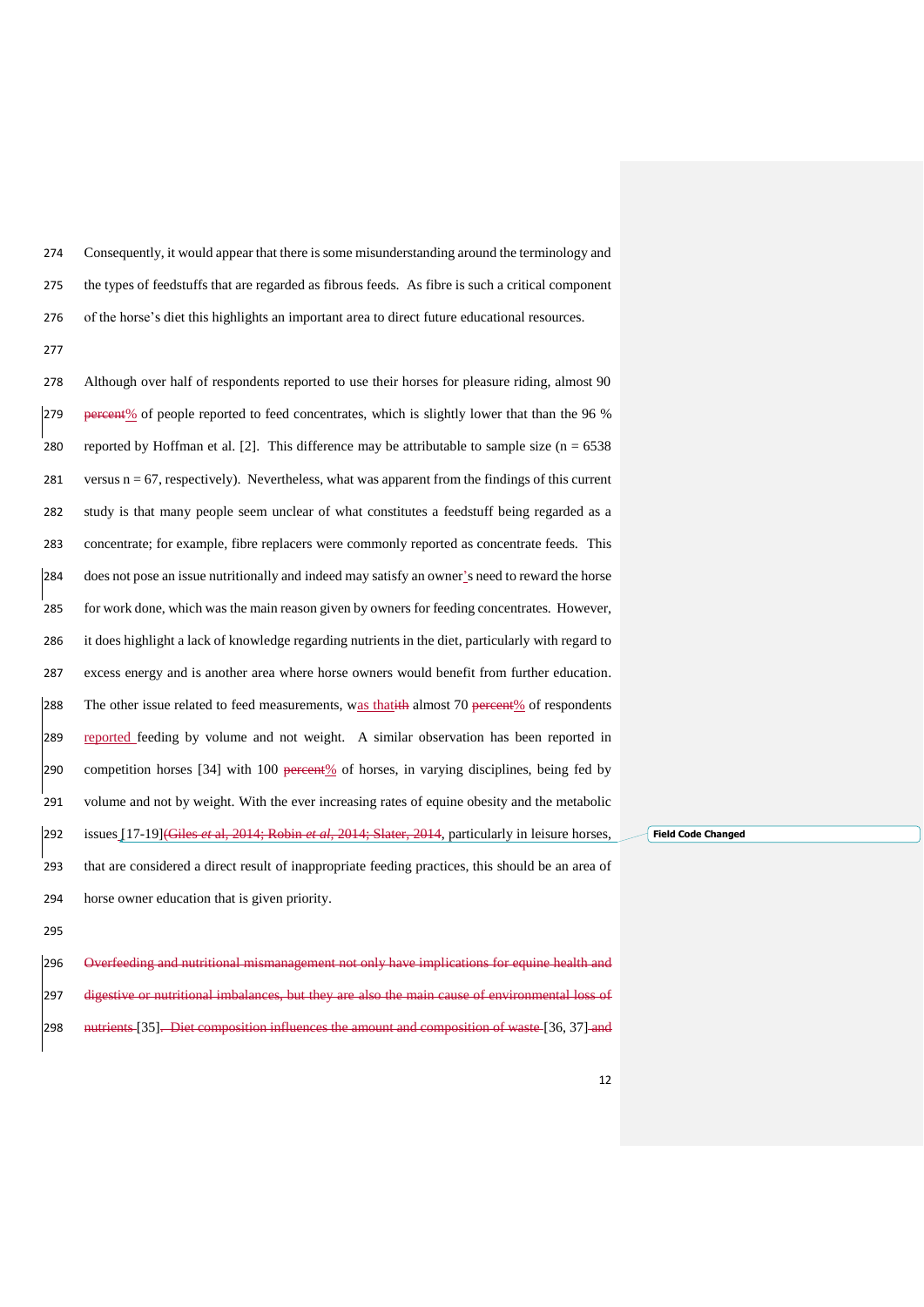overfeeding can lead to a concentration of nutrients in manure. In particular, phosphate can 300 Dietary supplements were fed by 82 percent  $\frac{1}{2}$  of respondents, which again concurs with the findings of Hoffman et al. [\[2\]](#page-16-1) (84 %). The most commonly used supplements were reported as salt, joint supplements and fat/oils. Joint support was also cited as the mostly commonly used supplement by Hoffman [\[2\]](#page-16-1), Burk [\[4\]](#page-16-11) and by the AHP survey 2012 [\[15\]](#page-17-2). Similar results were reported by Martin [\[34\]](#page-18-7) with the most common supplements used for hoof quality and joint health. The use of supplements appears to be related to a desire for improved health or performance; however, the efficacy of many supplements remains unproven [\[38-40\]](#page-19-3). 307 Moreover, many respondents reported that they often fed without the first determining the horse's nutrient requirement needs or the potential impact of the supplement on the overall nutrient intake. As a result, certain nutrients can be over supplemented and interfere with the interaction and absorption of others [\[4\]](#page-16-11). Honore and Uhlinger [\[3\]](#page-16-4) found that horses fed supplements were twice as likely to have some form of dietary excess compared to those receiving no supplements in their diet. The majority of supplements (60 %) were selected by horse owners, with 24 % consulting their veterinarian on this decision. This is an important finding as recent research has shown that veterinarians generally do not feel confident in giving 315 sound nutritional advice and often lack the necessary training required to advisee horse owners appropriately [\[5\]](#page-16-2). Therefore, it would seem pertinent to provide advice and training on the use of supplements to both horse owners and veterinarians. In contrast to other studies concerning sources of nutritional advice, Burk and Williams (2008) reported trainers and feed dealers as the most important sources. While this may be due in part to the small, targeted sample size of n=12 riders in a New Jersey Fresh 3 Day event, it nonetheless again highlights the multi- source approach to sourcing nutritional advice and gives further insight into the potential targets for nutrition information dissemination.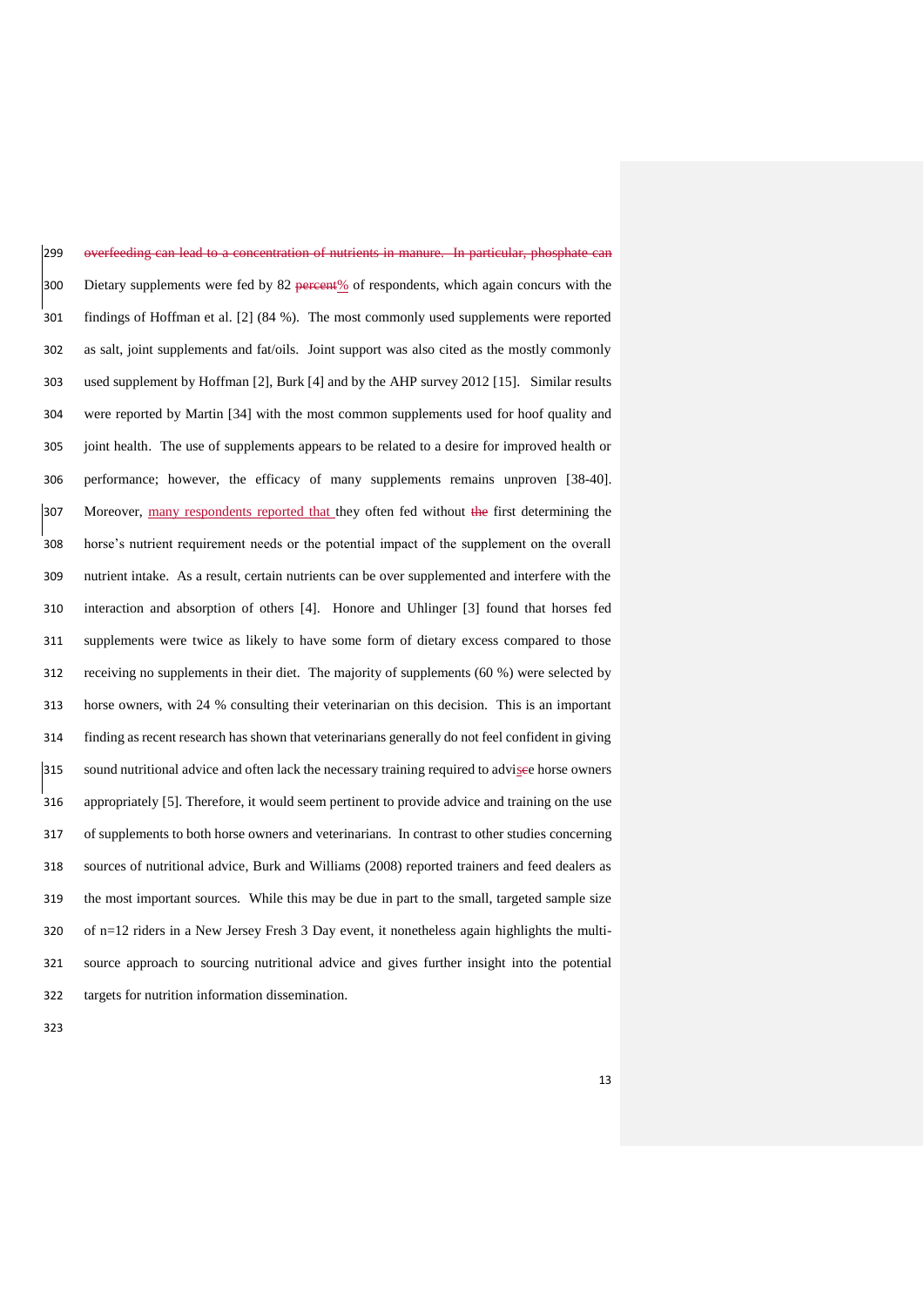## **3.3 Perceptions and knowledge**

326 Ninety five <del>percent</del>% of respondents reported equine nutrition as very important in relation to 327 horse care, with over 50 percent% relying on their veterinarian for nutritional advice. As mentioned previously, veterinarians may not always be the most knowledgeable on equine 329 nutrition. Veterinarianses they have a wide range of species/conditions to keep up to date with and often do not have the time to keep abreast of the latest developments in equine feeding and some feel it is not important for them to do so [\[5\]](#page-16-2). Many veterinarians do not have a nutritional 332 background [\[5\]](#page-16-2), and nutrition plays a very minor part in the veterinary curriculum and many new graduates have reported to have low confidence in giving nutritional advice to clients [\[5,](#page-16-2) [41\]](#page-19-4). Despite recommendations to improve this [\[42\]](#page-19-5), there is little evidence to support an improvement in the area of equine nutrition [\[5\]](#page-16-2). After veterinarians, magazines and other horse owners/friends were most often consulted for horse care advice, which supports the findings of previous studies [\[2,](#page-16-1) [13,](#page-17-0) [15,](#page-17-2) [43\]](#page-19-6). For receiving nutritional information, almost 60 % of respondents stated they would prefer reading short articles online, which again concurs with the findingss of others [\[14,](#page-17-1) [43\]](#page-19-6). Given that it appears that veterinarians and the internet are the most widely used support for equine nutrition advice it would seem advantageous for veterinarians to be aware of appropriate web resources in order to direct their clients to evidence-based information for guidance. Moreover, electronic newsletters have been found to be a very useful way of horse owners obtaining information in relation to nutritional advice [\[44\]](#page-19-7) and there is evidence to suggest that horse owners modify their feeding regimes as a result of these types of communications [\[43\]](#page-19-6). Although the emphasis on some sources of information has changed with the introduction of the web what is clear is that horse owners obtain their advice from a number of sources, which concurs with other reports [\[2,](#page-16-1) [43\]](#page-19-6). This multisource approach can lead to horse owners becoming overloaded with a variety of recommendations,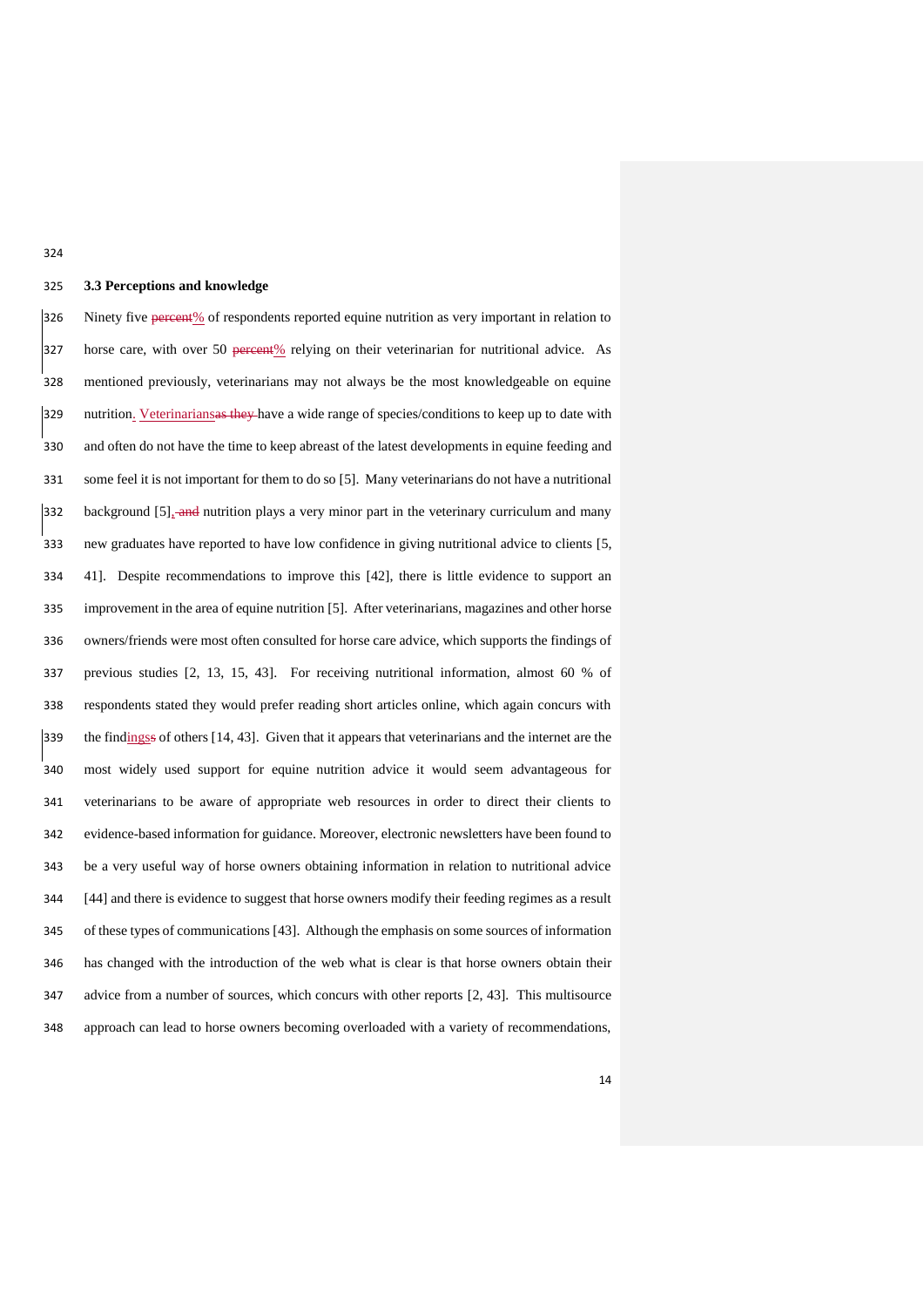many of which may not be based on scientific fact and therefore the dietary management of horses may suffer [\[5\]](#page-16-2). Given that veterinarians do not appear to have the necessary nutritional background or the time to stay up to date with nutritional recommendations, it would appear timely to shift the sole responsibility away from the veterinarian to other well-informed sources of nutritional advice, such as the equine nutritionist, equine scientist or extension agent. 354 However, in $\overline{\ln}$  a survey by Roberts and Murray [\[5\]](#page-16-2), the majority of veterinarians (80 %) placed 355 a strong emphasis on the importance of the equine nutritionist as a source of information, yet 356 they still but when asked about their use of an equine nutrition referall service most stated that 357 they were reluctant to use this. were reluctant to use such a referral equine nutrition service. The reluctance to make use of such a valuable and readily available source of equine nutrition information warrants further investigation.

 The main nutritional issues reported in this study concur with others [\[2,](#page-16-1) [15,](#page-17-2) [43\]](#page-19-6), with hoof care, joint longevity, care of the senior horse and colic highlighted as the top areas of concern. This may be due to these conditions being some of the most common ailments seen by clinicians and it is of note that these are also the same conditions that some veterinarians are most 365 confident discussing as reported by Roberts [\[5\]](#page-16-2). When responding to questions regarding level 366 of knowledge of specific ailments/issues, many respondents reported their knowledge of this 367 asthis was poor (median  $= 1$ : poor) for several conditions, including development orthopedic disease and polysaccharide storage myopathy. Knowledge was below average (median = 2: below average) for insulin resistance, EMS and equine gastric ulcer syndrome, which is of concern as these are conditions that are commonly seen in horses and ponies [\[18,](#page-17-11) [45,](#page-19-8) [46\]](#page-19-9). 371 Conversely, respondents appeared more knowledgeable (median  $=$  3: average) $\frac{1}{5}$  on other conditions such as colic and laminitis. Considering that the main areas of nutritional concern, 373 reported in this study and others [\[2,](#page-16-1) [15,](#page-17-2) [43\]](#page-19-6) are influenced by current feeding and management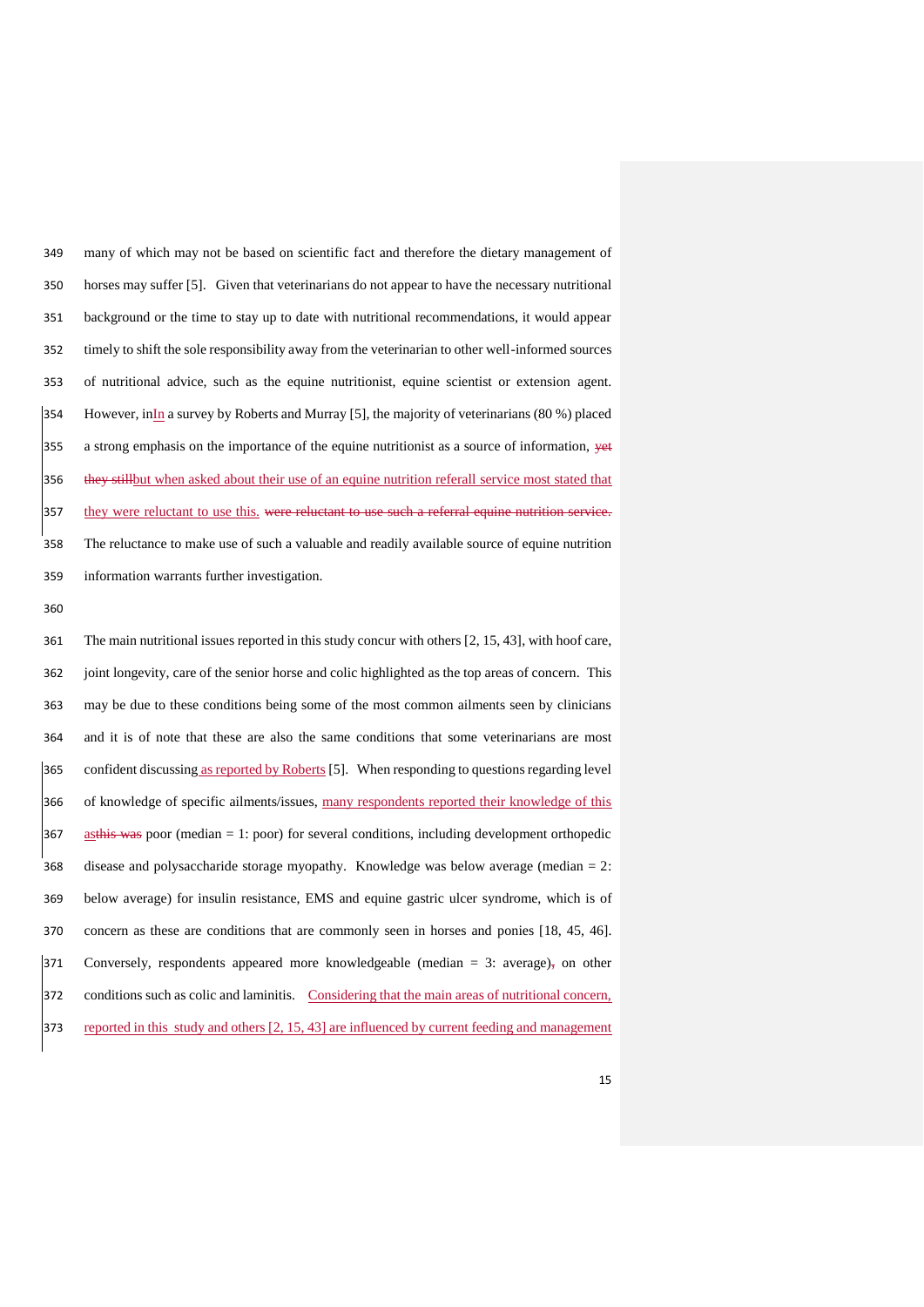| 374 | practices, it may be time to start focusing on a more preventative approach with an emphasis     |
|-----|--------------------------------------------------------------------------------------------------|
| 375 | on better meeting the basic nutritional needs of the horse in the domesticated setting.          |
| 376 |                                                                                                  |
| 377 | Assessing the knowledge and feeding practices of a large global population of horses owners      |
| 378 | and caretakers has provided a unique insight into the nutritional management of horses across    |
| 379 | the globe. It would appear that there are a variety of methods used to create suitable feeding   |
| 380 | regimes for horses, many with no scientific basis. Many respondents had a lack of                |
| 381 | understanding of monitoring body weight and condition, and thus further education in this area   |
| 382 | is required. Many respondents reported a preference for receiving this information via short     |
| 383 | articles online and therefore online courses such as the one reported in this paper appear to be |
| 384 | valuable for educating horse owners and caretakers.                                              |
| 385 |                                                                                                  |
|     |                                                                                                  |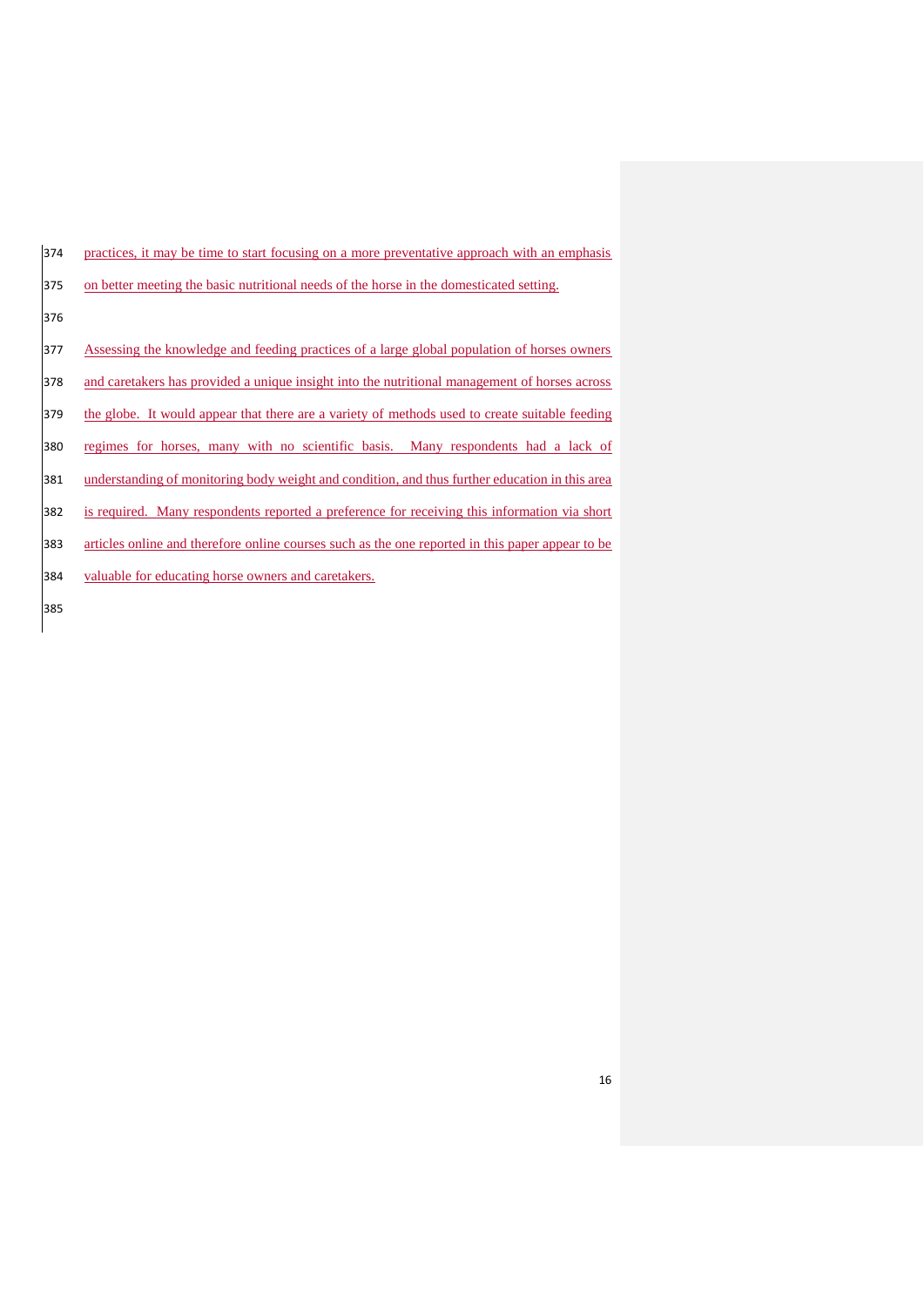## **References**

- <span id="page-16-0"></span>[1] Leahy, E R, A O Burk, E A Greene, and C A Williams. Nutrition-associated problems
- facing elite level three-day eventing horse. Equine Vet J 2010; 42(38): 370-374.
- <span id="page-16-1"></span>[2] Hoffman, C J, L R Costa, and L M Freeman. Survey of feeding practices, supplements
- use, and knowledge of equine nutrition among a subpopultation of horse owners in New
- England. J Equine Vet Sci 2009; 29(10): 719-726.
- <span id="page-16-4"></span>[3] Honore, E, K. and C A Uhlinger. Equine Feeding Practices In Central North Carolina: A
- Preliminary Survey. J Equine Vet Sci 1994; 148(8): 424-429.
- <span id="page-16-11"></span>[4] Burk, A O and C A Williams. Feeding management practices and supplement use in
- top-level event horses. Comp Ex Phys 2008; 5(2): 85-93.
- <span id="page-16-2"></span>[5] Roberts, J L and J-A M D Murray. Survey of equine nutrition: perceptions and practices
- of veterinarians in Georgia, USA. J Equine Vet Sci 2013; 33: 454-459.
- <span id="page-16-3"></span> [6] Secombe, C and G Lester. The role of diet in the prevention and management of several equine diseases. Anim Feed Sci Tech 2012; 173: 86-101.
- <span id="page-16-5"></span>[7] Leitz, P. Research into questionnaire design Int J Market Res 2010; 52(2): 249-274.
- <span id="page-16-6"></span>[8] Holbrook, A, J Krosnick, D Moore, and R Tourangeau. Response order effects in
- dichotomous categorical questions presented orally: The impact of question and respondent attributes. Public Opinion Quarterly 2007; 71: 325-348.
- 
- <span id="page-16-7"></span>[9] White, P C L, N V Jennings, A R Renwick, and N L Barker. Questionnaires in ecology:
- a review of past use and recommendations for best practice. J Appl Ecol 2005; 42(3): 421-430.
- <span id="page-16-8"></span>[10] Dillman, D, ed. Mail and Internet surveys: The tailored design method (2nd Edition).
- 2000, John Wiley and Sons. : New York.
- <span id="page-16-9"></span>[11] Robson, C, Real World Research. . 2002, Oxford, UK.: Blackwell Publishing.
- <span id="page-16-10"></span>[12] Wickens, C, K Waite, S Garey, and S Fraze. An assessment of the educational needs of
- Delaware equine owners. J Equine Vet Sci 2011; 31: 332-333.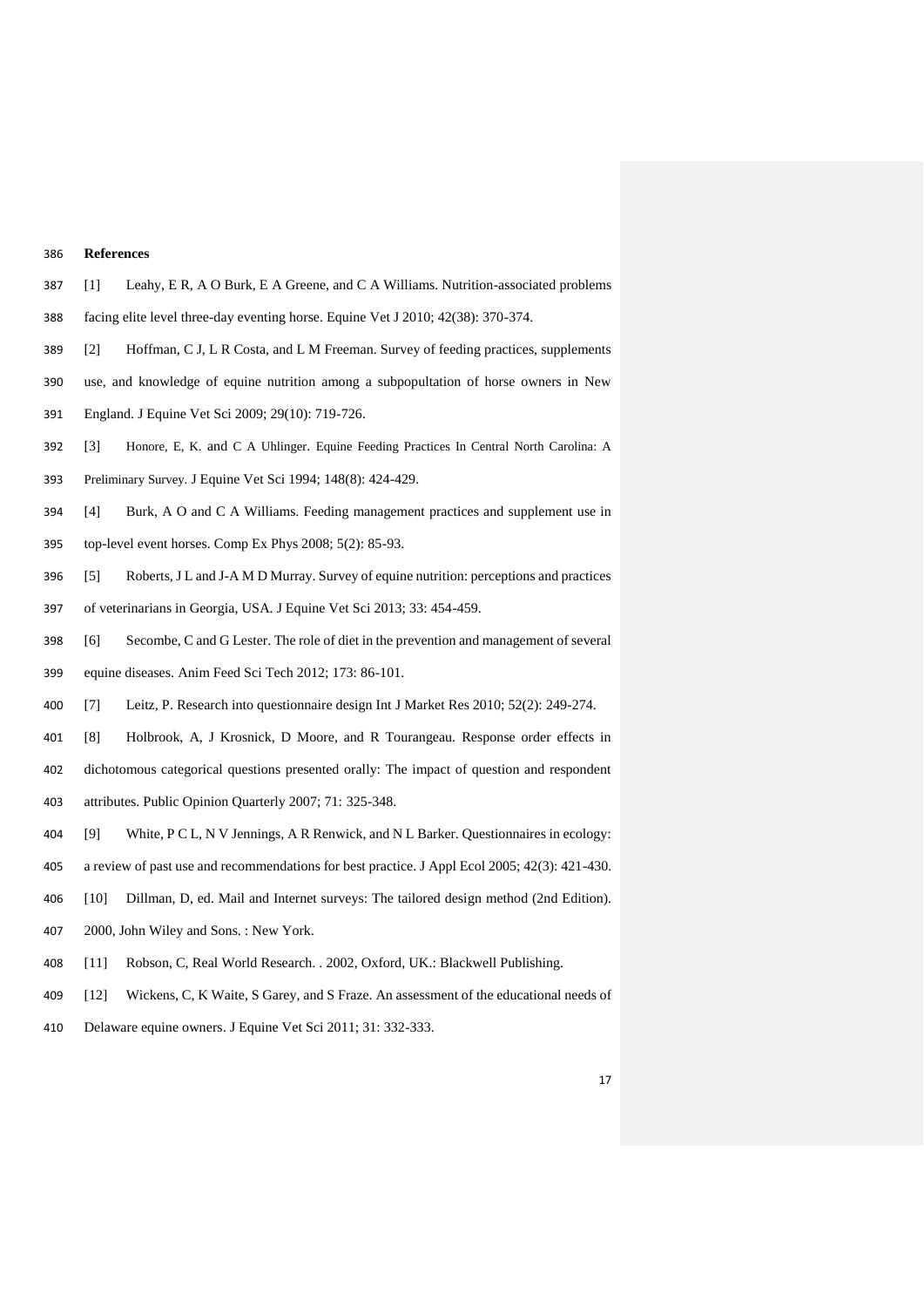- <span id="page-17-0"></span>[13] Bolwell, C, D Gray, and J Reid. Identifying the Research Information Needs of the Racing
- and Breeding Industries in New Zealand: Results of an Online Survey. J Equine Vet Sci 2013; 33:
- 690-696.
- <span id="page-17-1"></span> [14] AHP. Results from the 2010 American Horse Publications (AHP) equine industry survey 2010.
- <span id="page-17-2"></span> [15] AHP. Results from the 2012 American Horse Publications (AHP) equine industry survey 2012.
- <span id="page-17-3"></span>[16] BETA. Market Information: results of 2011 equine industry survey. 2011.
- <span id="page-17-4"></span>[17] Giles, S L, S A Rands, C J Nicol, and P A Harris. Obesity prevalence and associated
- risk factors in outdoor living domestic horses and ponies. PeerJ 2014; 2:e299.
- <span id="page-17-11"></span>[18] Slater, J. National Equine Health Survey (NEHS). 2014 Last accessed 19th Sept
- 2014.].Available: [http://www.bluecross.org.uk/files/nehs-report-may-2014.pdf.](http://www.bluecross.org.uk/files/nehs-report-may-2014.pdf)
- <span id="page-17-10"></span>[19] Robin, C A, et al. Prevalence of and risk factors for equine obesity in Great Britain
- based on owner-reported body condition scores. Equine Vet J 2014; doi: 10.1111/evj.12275
- <span id="page-17-5"></span>[20] Becvarova, I and R S Pleasant. Managing obesity in pasture-based horses. Comp Cont
- Educ Pract 2012; 34(4): E1-4.
- <span id="page-17-6"></span>[21] Geor, R J and P A Harris. Dietary management of obesity and insulin resistance:
- countering risk for laminitis. Vet Clin North Am: Equine Prac 2009; 25: 51-65.
- <span id="page-17-7"></span>[22] Johnson, E L, R L Asquith, and J Kivipelto. Accuracy of weight determination of equids
- by visual estimation. Proceedings of the 11th Equine Nutrition and Physiology Symposium.
- Stillwater, Oklahma 1989: 240.
- <span id="page-17-8"></span>[23] Ellis, J M and T Hollands. Accuracy of different methods of estimating the weight of
- horses. The Vet Rec 1998; 143(12): 335-336.
- <span id="page-17-9"></span>[24] Wagner, E L and P J Tyler. A comparison of weight estimation methods in adult horses.
- J Equine Vet Sci 2011; 31(12): 706-710.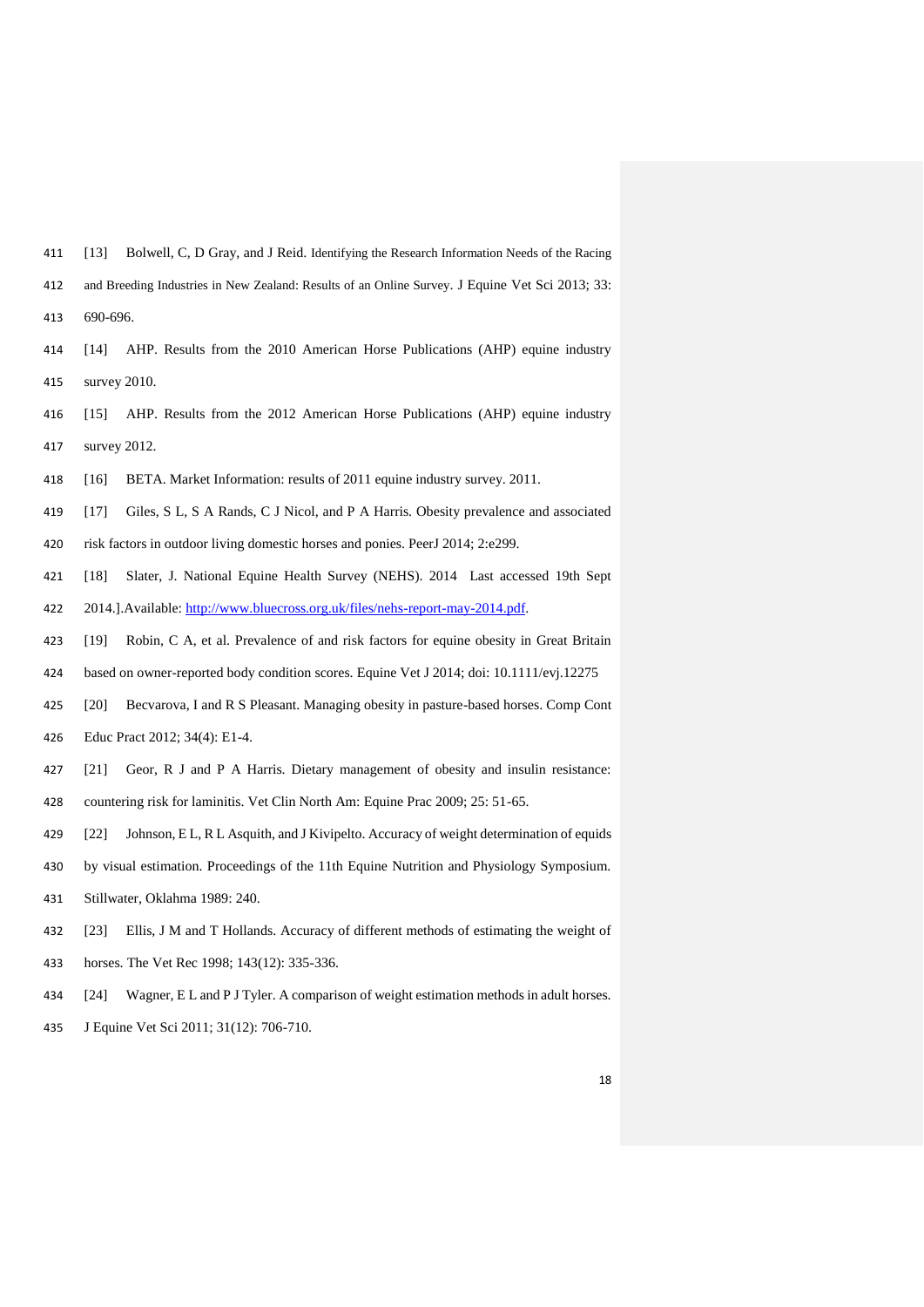- <span id="page-18-0"></span>[25] Geor, R J. Nutrition and exercise in the management of horses and ponies at high risk
- of laminitis. J Equine Vet Sci 2010; 30(9): 463-470.
- <span id="page-18-1"></span>[26] Henneke, D, G D Potter, J L Kreider, and B Yeates. Relationship between condition
- score, physical measurements and body fat percentage in mares. Equine Vet J 1983; 15: 371- 372.
- <span id="page-18-2"></span> [27] Geor, R J. Nutritional management of insulin resistance. J Equine Vet Sci 2013; 33(10): 852-854.
- <span id="page-18-3"></span>[28] Geor, R J, M McCue, and N Schultz. Current understanding of the equine metabolic
- syndrome phenotype. J Equine Vet Sci 2013; 33(10): 841-844.
- <span id="page-18-4"></span>[29] Scheibe, K M and W J Streich. Annual rhythm of bodyweight in Przewalski horse
- (Equus ferus przewalski). Biol Rhythm Res 2003; 34: 383-395.
- <span id="page-18-5"></span>[30] Dugdale, A H A, G C Curtis, P Cripps, P A Harris, and A MCGC. Effect of dietary
- restriction on body condition, composition and welfare of overweight and obese pony mares.
- Equine Vet J 2011; 190: 329-337.
- <span id="page-18-6"></span>[31] Hepburn, R. Gastric ulceration in horses. In Practice 2011; 33: 116-124.
- [32] Nadeau, J A, et al. Evaluation of diet as a cause of gastric ulcers in horses. Am J Vet Res 2000; 61(7): 784-790.
- 
- [33] Nadeau, J A, F M Andrews, A G Mathew, R A Argenzio, and J T Blackford. The effect
- of diet on severity of gastric ulcers in horses. Gastroenterology 1998; 114(4): G0975.
- <span id="page-18-7"></span>[34] Martin, O. Feeding Horses at the Winter Equestrian Festival: A Review of Common
- Practices. in 17th Kentucky Equine Research Nutrition Conference: Feeding and Veterinary
- Management of the Sport Horse
- 2010. Lexington, Kentucky, USA, 127-13: Kentucky Equine Research.